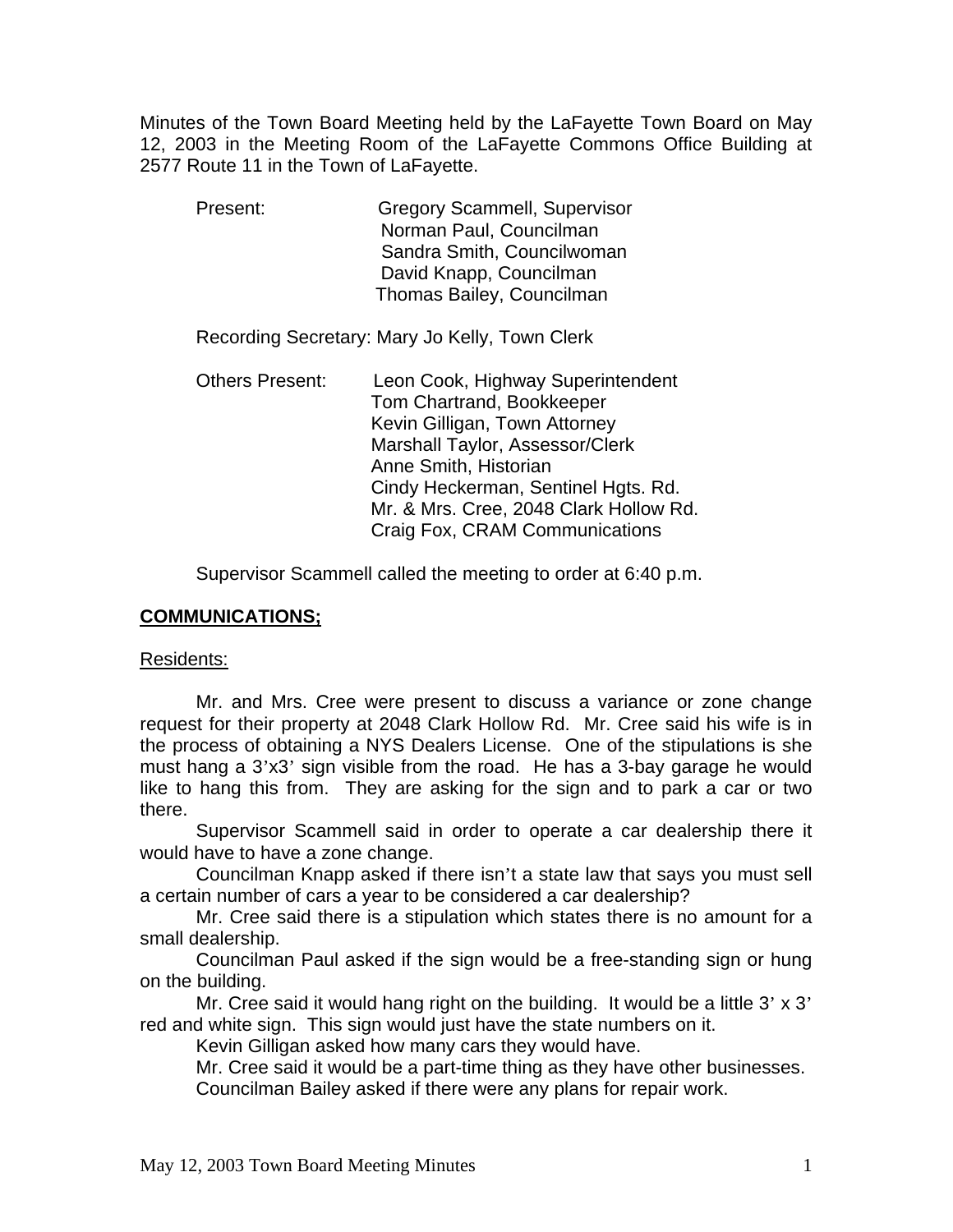Mr. Cree said no. He has a mechanic in Apulia that would do all his work. Councilman Paul asked if there are houses in the area.

 Mr. Cree said he has approached his next-door neighbor who has no problem with this.

Mrs. Cree said they can actually put the cars inside the 3-bay garage.

Councilman Bailey asked how the cars will be delivered.

 Mr. Cree said once you get your license, you get a dealers plate and you drive them yourself.

Councilman Knapp asked who his neighbor is.

Mr. Cree said Mark Dorward.

 Councilman Paul asked if there isn't something that when they are applying for a dealership, they must have an advertising sign.

Mr. Cree said they don't require one.

 Councilman Paul said maybe it depends on the amount of cars which would be there at one time.

Kevin Gilligan asked how large their parcel is.

Mrs. Cree said 35 acres.

 Kevin Gilligan asked how much they are asking to have zoned for this business.

Mr. Cree said just the garage.

 The Board requested Ralph Lamson to go down there and visit the parcel and advise the Board what would be required.

Councilman Bailey would like Ralph to take some photos of the area.

 Supervisor Scammell asked Mary Jo to forward their request on to Ralph. He advised he or Ralph will contact them with whatever determination they make.

The following written correspondence was received:

• F.O.C.U.S. Greater Syracuse: Baby Boomer Economic Development Update.

"….18-month initiative designed to help communities retain and attract soon to retire boomers as productive citizens, purchasers of services and goods, taxpayers and civic trustees…Overall, the response has been extremely positive;...An exciting outcome of the program was the offer of Zogby International…Other organizations that have come on board include Partners for Livable Communities, AARP national and regional, The New York State Office for the Aging, the Onondaga County Office for Aging and Youth, the Oneida County Office for Aging, the Onondaga County convention Center, the Syracuse Convention and Visitors Bureau, and six colleges, including Cornell University, Ithaca College, Lemoyne College, Syracuse University, SUNY College of Environmental Science and Forestry, and SUNY Upstate Medical University…"

• Onondaga County Executive Nick Pirro: West Nile Virus.

 Supervisor Scammell asked if anyone had been able to attend the recent meeting held on this.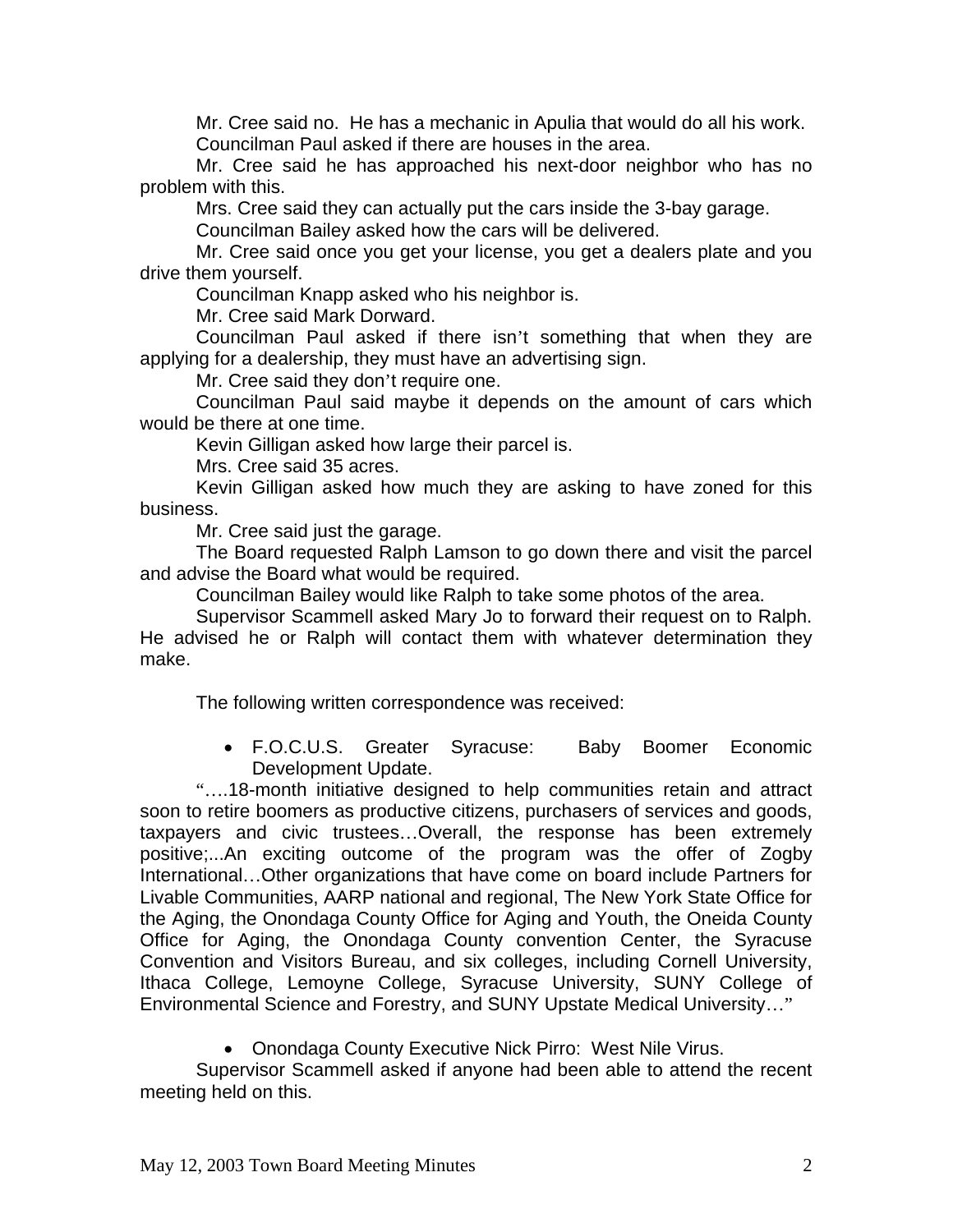Councilmen Paul said the information was forwarded to the Board Members but no one was able to attend.

Supervisor Scammell asked Leon Cook if he had heard anything on this.

 Leon Cook said not since last fall when they requested us to get rid of all the tires and any standing water in the ditches.

 Councilwoman Smith asked if we do any spraying to help with this. Leon Cook said no.

• Onondaga County Department of Water Environment Protection: Department name change.

"….the formal name of this Department was changed from Drainage & sanitation to Water Environment Protection…"

• P.E.A.C.E. Grantsmanship Center Training.

"….TCCI's signature Grantsmanship Training Program – the most widely attended training program in nonprofit history - is coming to Syracuse, June 16- 20. You and your staff are invited to attend this intensive five-day workshop, hosted by P.E.A.C.E., Inc…"

Supervisor Scammell said this was an excellent workshop.

• Time Warner Cable: Ownership

"…On March 31, 2003, we completed the restructuring of the TWE partnership and approximately 94 % of the equity and all general partnership interests in TWE are now or soon will be held by Time Warner Cable Inc. through its wholly owned subsidiary Time Warner NY Cable Inc…"

• NYS Department of Public Service: Cable TV service rules.

"…New York State Public Service Commission ('Commission') is seeking comments on proposed changes to its rules regarding cable television service…The Commission is interested in comments from the public regarding the proposed rule changes…Among the changes being proposed are the following: Franchise Agreements and Renewals: Cable companies and municipalities would have the option of entering into franchise agreements for up to 15 years, rather than the current 10 years, which would provide flexibility for a longer or shorter franchise term depending on the local circumstances. A mediation procedure would be available for franchise renewals. No mediation procedure is available in the current rules. A cable company and a municipality would be permitted to agree to a minimum of a single-shared public, educational and governmental access channel rather than the two channels now required…"

• Southern Hills Preservation Corp.: Mini Repairs to Homeowners.

"The Southern Hills Preservation Corporation will offer a new program to homeowners in need of "lite" repairs and maintenance starting April 1<sup>st</sup>. The Mini-Repair Program will provide limited assistance to homeowners in SHPC's service area of southern Onondaga County. Typical projects include replacing fuses, repairs to porches and stairs, installing handrails, fixing faucets and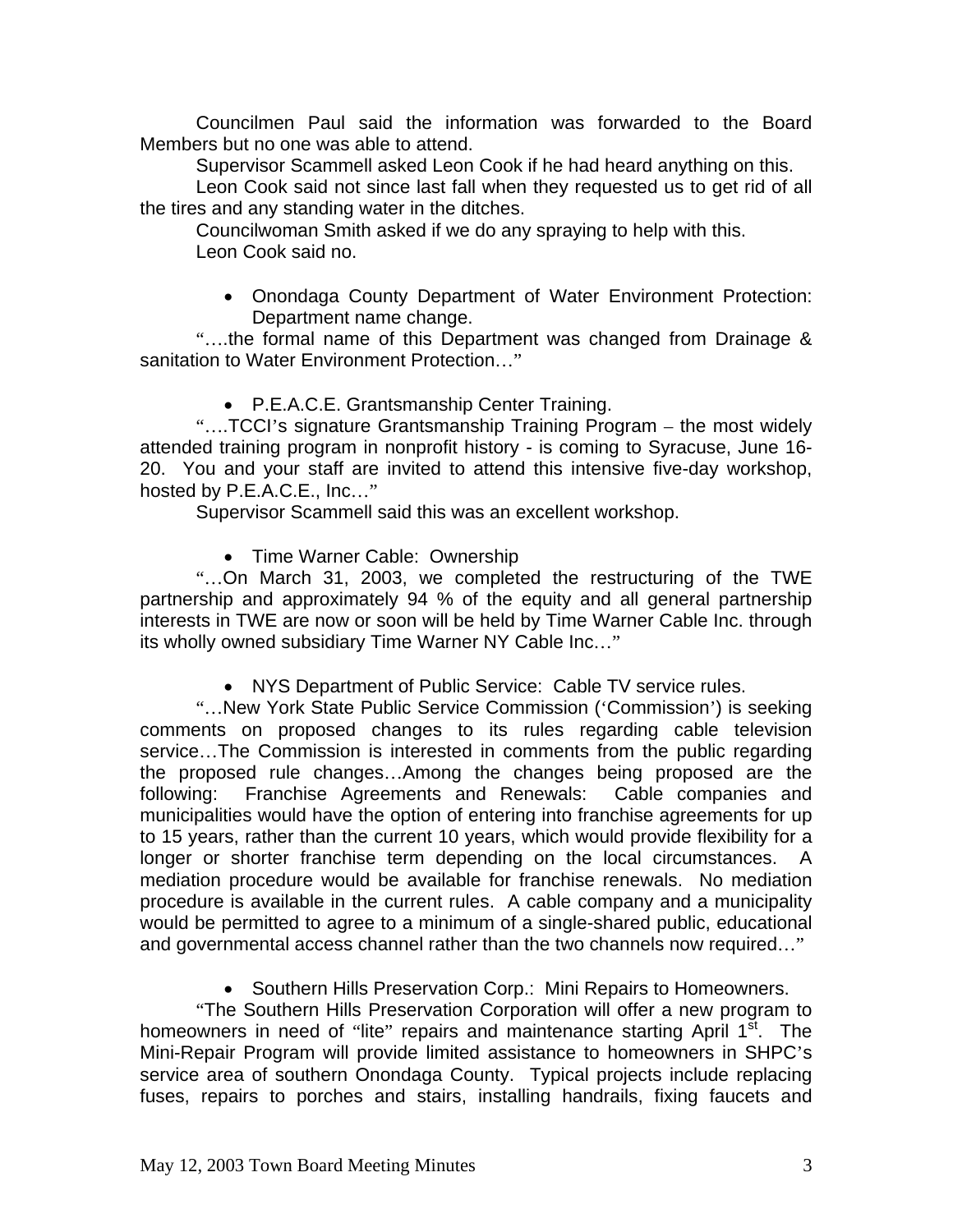unplugging toilets, wrapping hot water heaters and more. There is no income test or other eligibility criteria for applicants except the house must be owneroccupied and proof of homeowners insurance provided. Additional, a \$15 co-pay is requested for homeowner per project…"

- Secretary to the Governor: Budget concerns.
- Onondaga County Legislature: 5.5.03 agenda.
- Syracuse Convention & Visitors Bureau: New Executive Director.

"…Douglas G. Small, of La Quinta, California, has been hired as executive director of the Syracuse Convention and Visitors Bureau…"

• NYS Governor George Pataki: Budget concerns.

"…Governor: Analysis shows legislature's budget actions will cause massive financial problems, hurt economy, harm taxpayers…The Legislature's actions will have a negative impact of more than \$60 million on counties outside New York City as compared to the Executive budget. The Legislature rejected virtually all mandate relief initiatives including Wicks reform, municipal tort reform supported by mayor Bloomberg, and other critical mandate relief measures that would substantially reduce costs for local governments…"

• Niagara Mohawk/National Grid: Automated Meter Reading.

"…will begin installing Automated Meter Reading (AMR) in your neighborhood during the next few weeks…"

• NYS Governor George Pataki: NYS EPF grants.

"I am pleased to announce the availability of grant applications for several programs funded under New York State's Environmental Protection Fund (EPF). Since 1995, more than \$2.3 billion from the EPF and the 1996 Clean Water/Clean Air Bond Act has been invested throughout New York for projects that protect the quality of our natural resources and improve and enhance our environmental infrastructure. In addition, federal funding is available under the Land and Water Conservation Fund (LCWF), through grants administered by the State…"

• Reagan Agency: Public Officials policy renewal options.

 Supervisor Scammell noted an increase of about 10% in either of the two options.

Councilman Knapp asked what this covers.

Supervisor Scammell believes it's for when someone sues us.

 Kevin Gilligan said that is correct. If you are sued in your individual capacities.

Councilman Paul asked what the other towns Kevin represents get.

 Kevin doesn't know. He doesn't get involved usually in how much coverage they carry. He asked how much written coverage the town has. He asked if this has always been a million.

Supervisor Scammell said yes.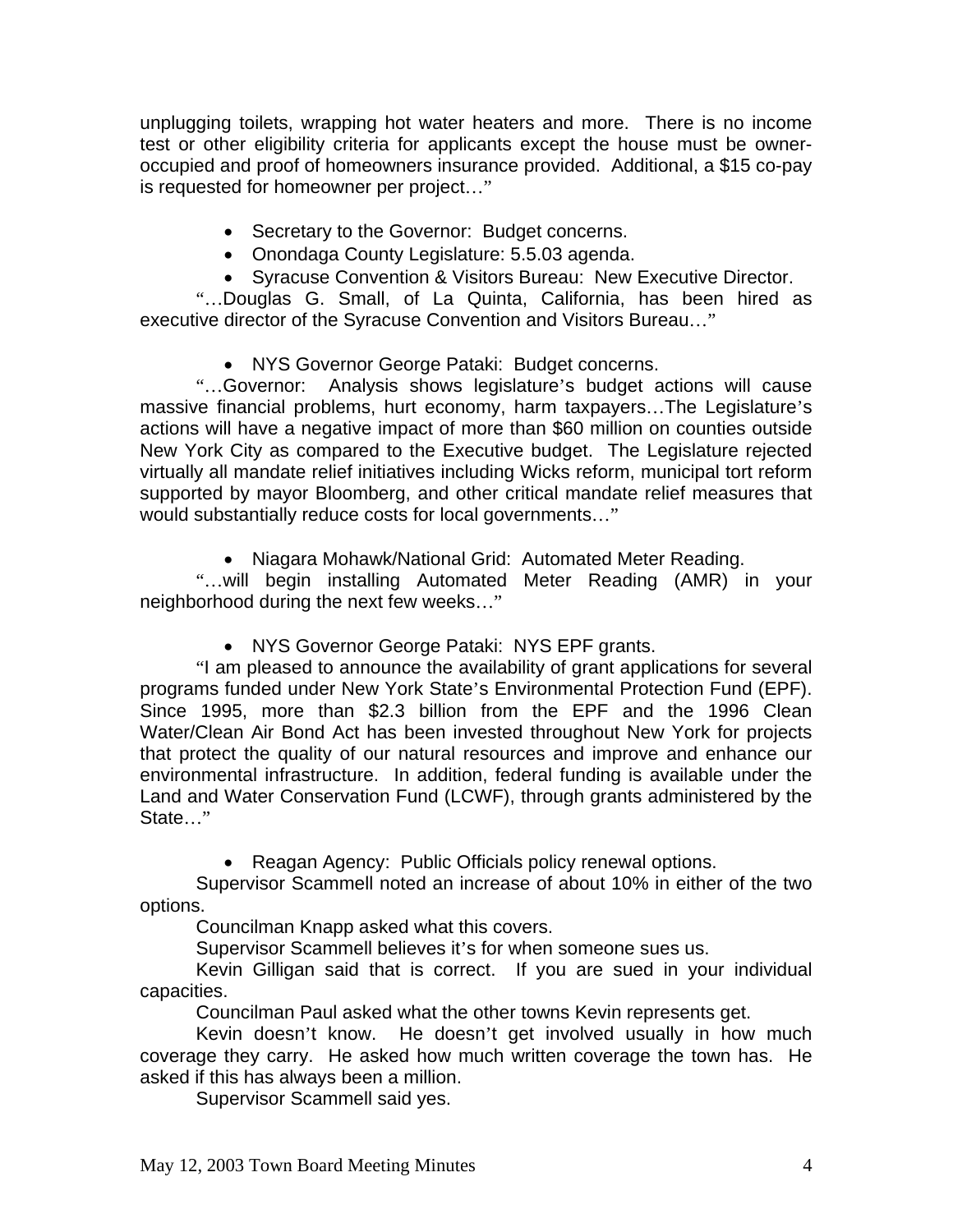Kevin said you might renew it for one million and get estimates for anything above that.

 Supervisor Scammell asked how many times we have actually used the policy in the past.

 Kevin Gilligan believed the last time was regarding the Dog Control person. He believes it basically covers your individual exposure. You also carry your town insurance. There may be times you are sued individually and because you are acting on behalf of the town, this insurance covers you.

 Supervisor Scammell said the main question is, is a million dollars enough until someone can talk to the insurance agent?

 Councilwoman Smith will contact them for an estimate to go to the next level.

 Marshall Taylor said maybe with the amount of insurance the town has, it might be worth checking to see the cost with other insurance companies if it is bundled.

 Kevin Gilligan said most companies won't write the public officials coverage unless they have the whole package.

 Supervisor Scammell said if a million dollars is what the Board decides to stay with, he would recommend taking Option 1.

**Supervisor Scammell moved and Councilman Knapp seconded the motion to renew the public officials insurance as follows:** 

 **Limits: \$1,000,000 each Claim/Annual Aggregate** 

 **Deductible: \$2,500 each loss including Loss Adjustment Expense** 

 **Premium: \$4,892 Motion passed unanimously.** 

• NYS DEC – SPDES acknowledgement.

"…This letter is to acknowledge receipt of the resubmitted notice of Intent (NOI) application for the Municipal Separate Stormwater Sewer System (MS4) located at the MS4 Name as the Town of LaFayette, MS4 County of Onondaga, NYSDEC Region 7 under MS4SPDE No. NYR20A039…"

 Kevin Gilligan said there could be some expensive aspects of this. For example, mapping where the town's drainage systems are. Eventually there will be decals or stencils on the road which state where the drainage will go to.

 Councilman Knapp asked if the town has to do the mapping for the state and county roads too.

 Leon Cook said we are only responsible for town roads as far as he knows.

 Kevin Gilligan said that is correct. The town will only be responsible for their town roads.

 Leon Cook said John Dunkle told him it would not be a big deal. He would take one of our regular maps and plot the information on it. It would take 2-3 days to do the mapping.

 Kevin Gilligan said the first deadline is June 6, 2004. Someone should get together with John Dunkle to figure out what has to be in by that date so the town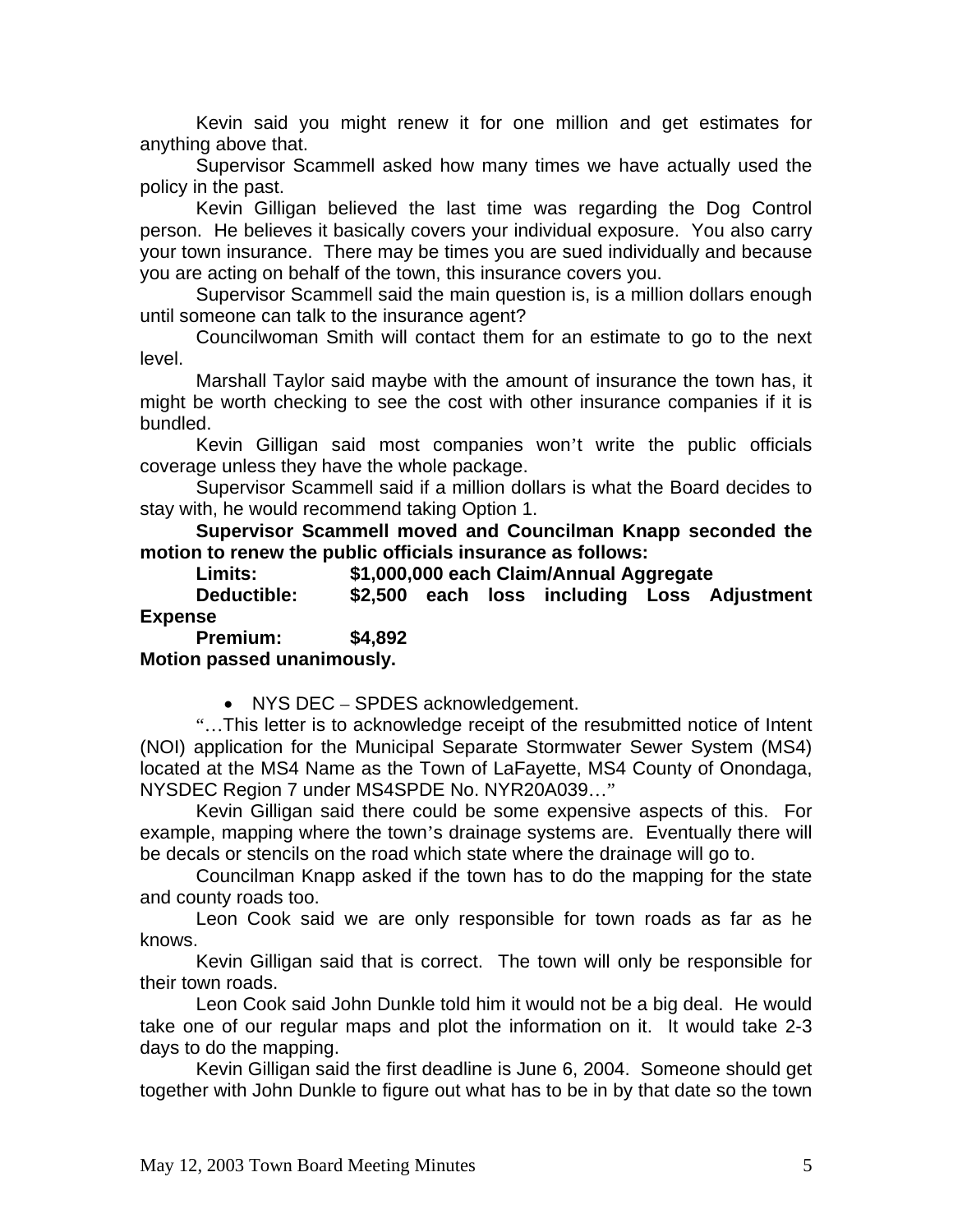is in compliance.

 Councilman Knapp asked Leon if he thought there would be a lot of construction with this.

 Leon Cook said they were talking about not allowing the water to run off the road. That hasn't been finalized yet.

Kevin Gilligan feels this will adjust as we move forward.

 Supervisor Scammell said we don't know how much help to expect from the county.

Kevin Gilligan said or from the state.

• CRAM Communications – Application for towers.

 Supervisor Scammell noted there is a full Environmental Assessment Form in the packet.

 Craig Fox, President of CRAM Communications said they have addressed the issues Mr. Gilligan stated in his letter.

Supervisor Scammell noted Omnipoint did not sign the document.

 Craig Fox said they sent a certified letter and received no response. He called their office and faxed a woman the information and got no response. They can try again. They did receive responses from the other two tenants. There is no difference on the affect on Omnipoint than on the other tenants.

Councilman Paul asked why Craig though they didn't respond.

Craig Fox believes they are reorganizing their company.

 Supervisor Scammell would like to see them sign off as they are tenants on the tower.

 Kevin Gilligan said AT & T Wireless will also be locating on the tower within the next 60 days.

 Craig Fox said every time the town gets a new tenant it's not going to be a matter of them having a right to refuse CRAM to continue to be there.

 Kevin Gilligan said the town needs to be comfortable that CRAM's operation will not interfere with the town's present or future tenants as it has a responsibility not to allow anything in that area that will interfere with their signals.

 Craig Fox said from their standpoint, the town tower has an affect on their signal. Their towers will have no affect on anything the town puts on its tower.

 Kevin Gilligan asked if he is saying the town's tenants will have more impact on CRAM than CRAM will have on the town tenants.

 Craig Fox said it's the tower itself. There are metal power poles and towers in many places that are near AM stations and a detuning wire must be placed on the AM towers. It has no affect on the people located on the towers. The communication towers are there to hold antennas. In the case of the AM station, the tower is actually the radiator of the signals so when someone puts up a metal tower, there is a reaction of their signal bouncing off the tower.

 Kevin Gilligan asked if they would be 1,000 feet away from the town tower. Craig Fox said their nearest tower would be about 1,850 feet away.

Kevin Gilligan asked if that measurement is on the map somewhere.

 Craig Fox said the preparer advised this would be inappropriate to put on the map.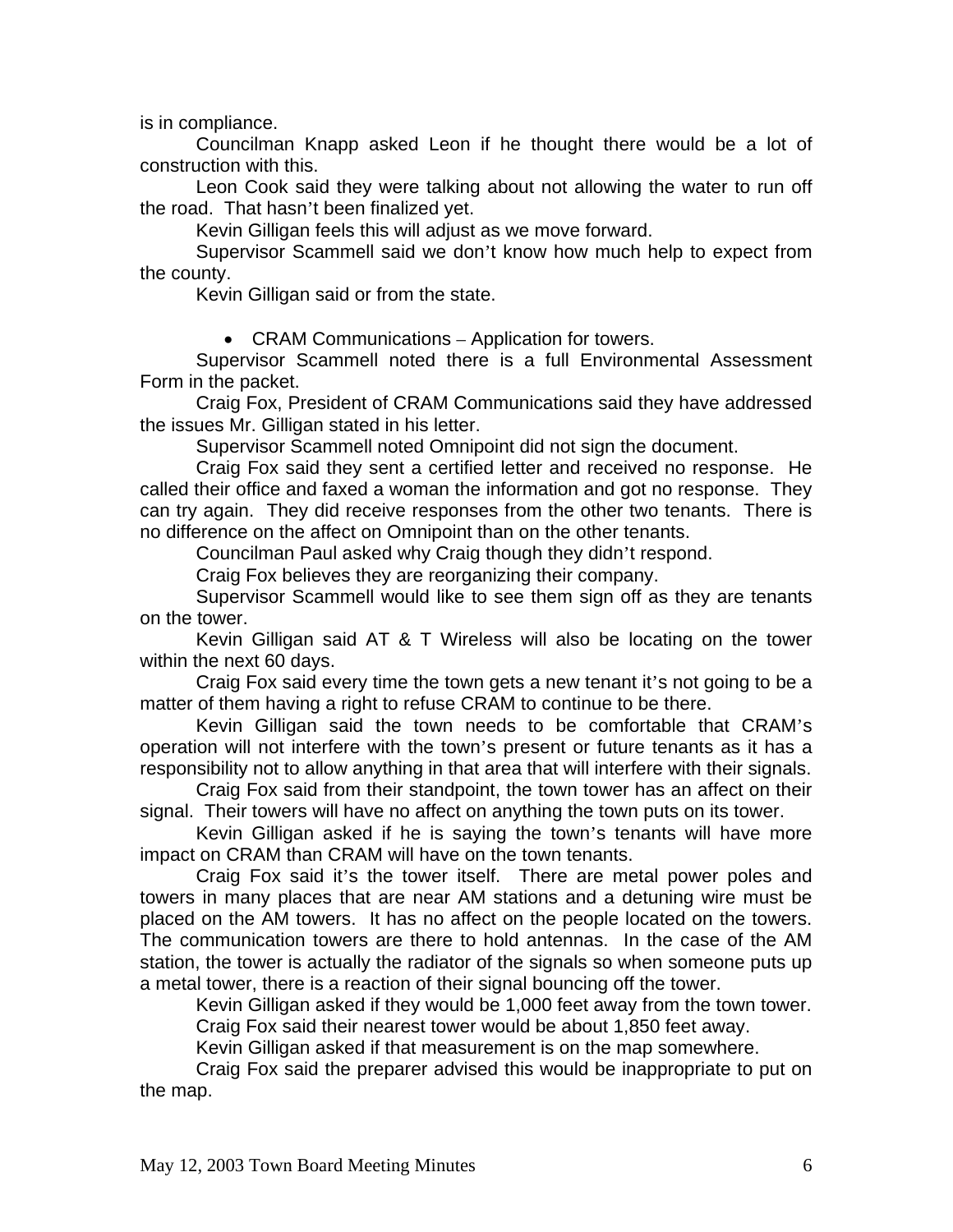Kevin Gilligan requested it be put on.

 Craig Fox said other than going to the office of Omnipoint, he doesn't know how to get them to sign off.

 Kevin Gilligan said if he is having difficulty getting a response, let him know and he will see if he can get them to respond.

Councilman Paul asked when they sent the letter.

 Craig Fox said August of 2002. One of the things he would like to point out is that they thought they would only have to light 3 of the 5 towers and the FAA has told them they will have to light all 5 of them. He handed out some revised tower maps.

Kevin Gilligan asked if it's white lights during the day and red at night.

Craig Fox said there are no lights during the day and red lights at night.

 Kevin Gilligan requested the town tower be labeled "Town of LaFayette Tower" on the map. They also should identify that the road is Groth Road and where it ends.

 Craig Fox said in Kevin Gilligan's letter he suggested doing a balloon study. Balloon studies are expensive. Because the town has an existing tower there as a reference, he did prepare a few photo's of what the CRAM towers might look like from a few different locations.

Councilman Paul asked the approximate cost of a balloon test.

 Craig Fox said about \$10,000. He submitted the photos. The towers will be orange and white. The pictures were taken from Route 11, the corner of Bella Vista Dr. and Norman Dr. and the corner of Mondore Dr. and Route 11. The face of the tower will be 2' wide.

 Councilwoman Smith asked how the guide wires are put in the ground. Craig Fox said they use concrete.

Councilwoman Smith asked how many there are for each tower.

 Craig Fox said each tower will have approximately 3 guide lines. It depends on the builder. They haven't finalized who will be manufacturing or constructing the towers yet. Any plan they do will be stamped by a New York State engineer.

 Councilwoman Smith asked how deep the concrete goes into the ground, Craig Fox said 4 to 5 feet.

 Supervisor Scammell noted on page 5 of the SEQR they say there will be one off-street parking space. Where will that be?

Craig Fox said it will be right next to the building.

Supervisor Scammell asked how they will get to the building.

 Craig Fox said there is a right-of-way and they must fix up the gravel road to get to it.

Councilman Paul asked if they need to build the road to town specs.

 Leon Cook said only if the town is going to take it over and the town doesn't plan to do that.

 Supervisor Scammell said on page 5 of the SEQR it states they will be removing 40 acres of vegetation. Where will they take it to?

 Craig Fox said one of the past owners, Burt Coleman, said he knows someone who will come in and take care of this.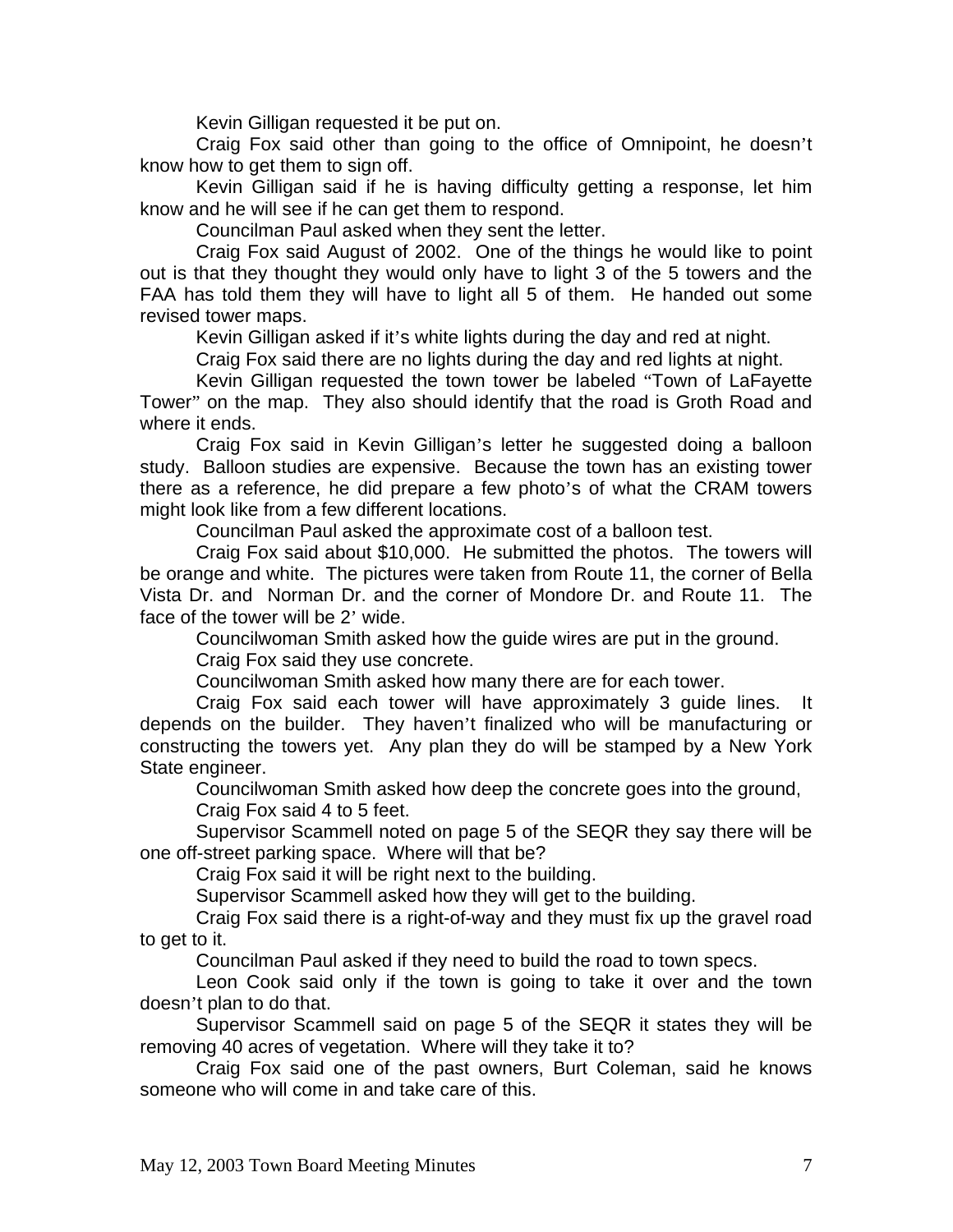Supervisor Scammell said on page 6 of the SEQR is discusses trees over 100 years old. He knows there has been harvesting done periodically. How do they know there are no trees over 100 years old?

 Craig Fox said Burt Coleman told them there wasn't any. There really isn't a forest there. It's basically shrubs.

 Supervisor Scammell said under item #9 they stated they would be generating 4 to 6 jobs during construction.

 Craig Fox said that would be the people putting up the towers and constructing the building.

 Supervisor Scammell said these aren't new jobs generated because of the tower business.

Councilman Knapp said this borders the Onondaga Nation.

Kevin Gilligan said yes it does.

Councilman Knapp asked if anything needs to be done because of this.

 Councilman Paul said he knows one time the Nation wasn't made aware of something that was going on and were pretty upset that they weren't made aware of it. He asked the voltage and type of bulbs used in the lighting.

Craig Fox said the beacons on the top have two 620 watt bulbs.

Councilman Paul asked what type of lighting.

Craig Fox said they are regular bulbs, not mercury.

 Councilman Paul asked if they are comparable to what we see on other towers.

 Craig Fox said they are the same as the WSYR tower lights. The side lights are 107 watt bulbs.

Kevin Gilligan asked how much the lighting system costs per tower.

 Craig Fox said he has never purchased the lighting system separately from the towers. He would say the beacons are probably \$1,000 to \$1,500.

Kevin Gilligan asked if that included installation.

Craig Fox said no. That would be just the cost of the beacons.

Councilman Paul asked what type of power the little shed would supply.

 Craig Fox said their equipment in total will use regular almost household type power. They will use 50-60 amps at 240 volts.

Councilman Paul asked if the cable would be underground.

Craig Fox said that would be up to the power company.

 Councilman Knapp asked if that is all the power it takes to generate their signal.

Craig Fox said yes.

 Supervisor Scammell said on page 16 of the SEQR it discusses the impact on aesthetic resources. Under "proposed land uses, or project components obviously different from or in sharp contrast to current surrounding land use patterns, whether man-made or natural", you state this will have a potentially larger impact but that it can be mitigated.

 Craig Fox said when they originally started this proposal it was to be located on Sentinel Hgts. Rd. They returned to their designer and were able to shorten the towers to the heights that they are at now. They can't mitigate more than what they have now.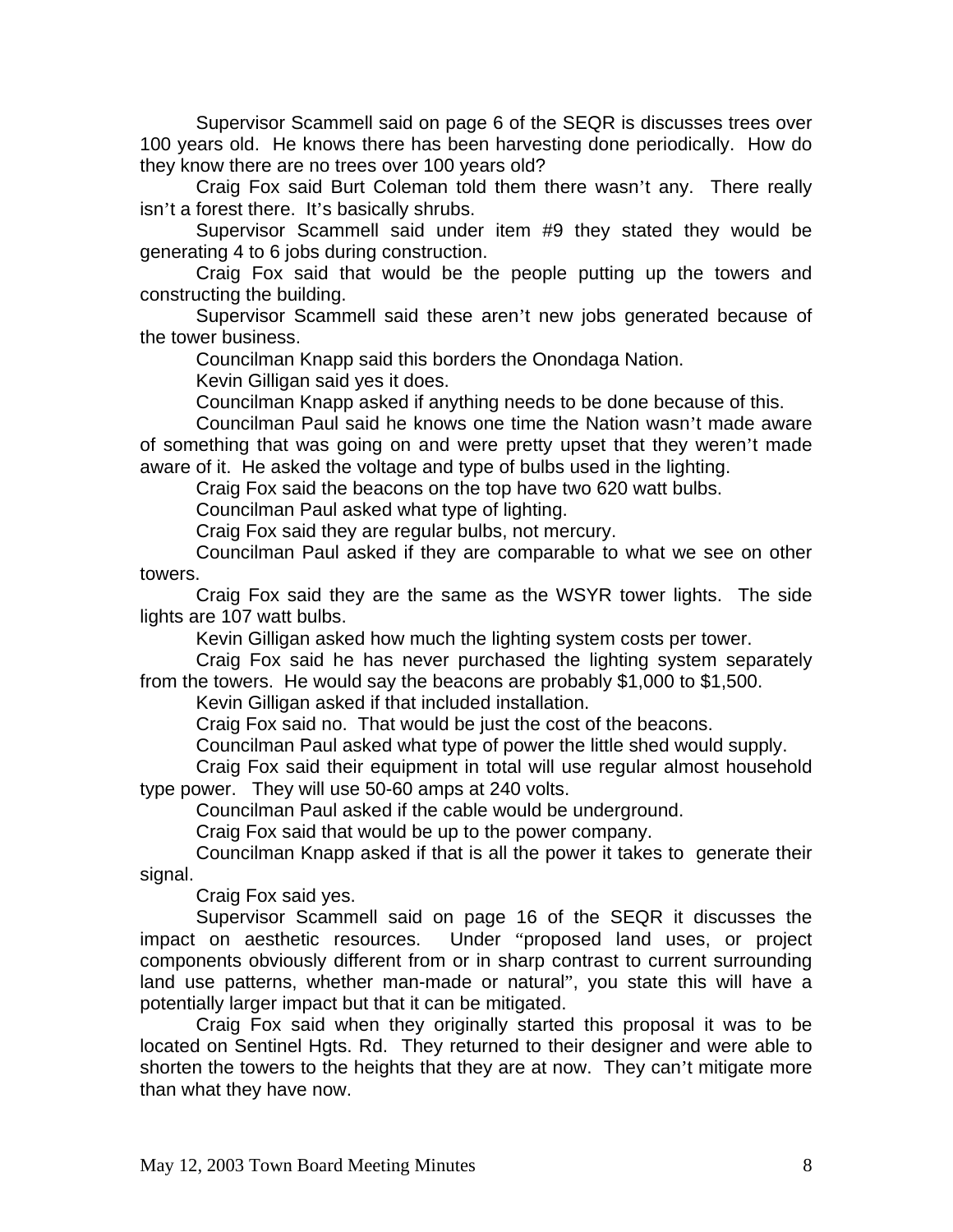Supervisor Scammell said under Item 12 it asked if the proposed action will impact any site or structure of historic, prehistoric or paleontological importance. He asked if they had discussed this proposal with the Onondaga Nation.

Craig Fox said no.

 Supervisor Scammell thinks the net spot in the EAF is in the narrative at the end of the document. His concern is that even though he can see the pictures, the bright orange that would be visible to the residents is a concern. Is there any way around it?

 Craig Fox said he found the higher they went, you are really looking down on the towers and the towers are kind of buried in the landscape. It was really only along route 11 that you would be looking up at them.

Kevin Gilligan asked if the property splits where it goes through tower 6.

Craig Fox said they own both parcels now.

Kevin would suggest this be shown on the map too.

 Councilman Paul said on page 21 of the SEQR, item 20 asks if there is or likely to be public controversy related to potential adverse environmental impacts. CRAM replied yes to this. He asked Craig to explain his answer.

 Craig Fox said it just seems that any time people propose towers there is someone who says they don't want to look at them.

Councilman Paul asked if he meant aesthetically or environmentally.

Craig Fox said aesthetically, not really environmentally.

 Councilman Bailey asked the weight bearing of each tower in the case of a horrific ice storm. He asked if modern technology in the manufacturing of these towers thought of putting electrical warming or heating systems on them.

 Craig Fox said if the town tower fell straight to the east, it would fall on Route 81. None of their towers are tall enough to fall into Route 81. If they fell they would only fall on their own property. He said modern day tower design really tries to take wind and ice patterns into account.

 Councilwoman Smith asked how often the towers are inspected and by whom.

 Craig Fox said the FCC requires inspections every 3 months. The quarterly inspections are basically just checking to be sure there is nothing obviously wrong. Once a year they are required to have a professional tower company check all the bolts, tensioning of the guide wires, etc.

 Councilman Paul said the application states a 20' x 20' and 60' receiving tower to be constructed. Are they two separate towers?

 Craig Fox said they are planning to pick up the signal they are broadcasting from the signal in Syracuse. They need a tower just above the trees to pick up that signal. That tower will be adjacent to the building. This tower will be 60' high or less. This tower will not be on the building and is not part of the 5 tower plan.

 Councilman Paul said the application states 5 million people will view this project.

 Craig Fox said he gave the question his best estimate by coming up with an average of 100 cars per minute passing by the site on Route 81 and multiplied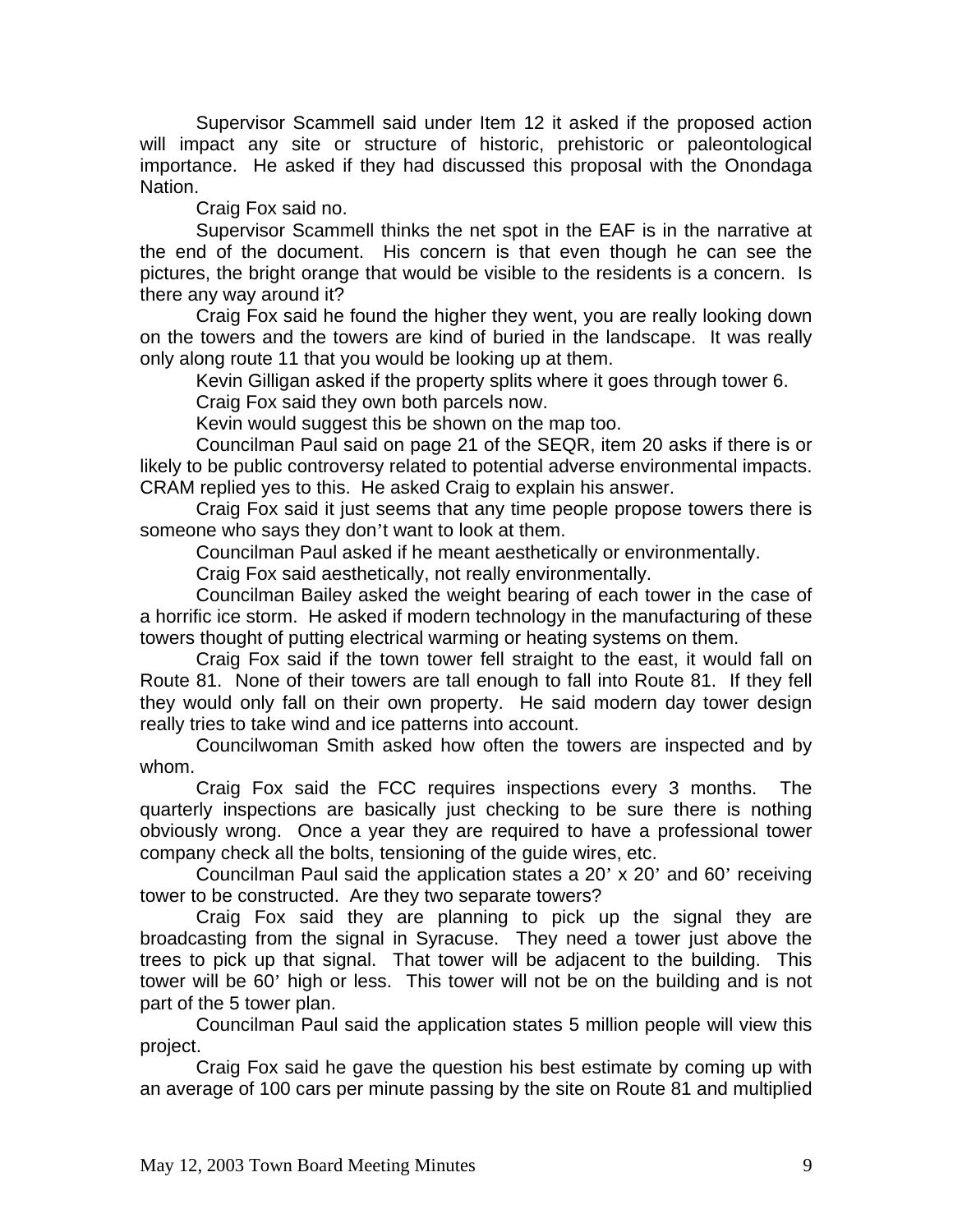that number by 24 hours a day. The same amount would see the town tower. He looked as much as he could on the internet for traffic studies but couldn't find anything.

Kevin Gilligan believes the DOT might have some traffic studies on this.

 Supervisor Scammell asked for any other questions or comments. There were none. He asked Kevin what the next step is.

 Kevin Gilligan said he will have to review this. If everything is set, the Board will refer it to the Town Planning Board and the County Planning Board and to the Onondaga Nation as it's within 300' of them. When the Planning Board is done reviewing it, they will refer it back to the Town Board with their comments.

 Craig said AM stations are very dependent on how the soil conductivity is. They would like to put up a temporary tower this summer to make field strike measurements for between 30 – 60 days.

Councilman Knapp asked how tall it would be.

Craig Fox said it would be one tower at 250'.

 Kevin Gilligan asked if this would be on the spot where a future tower would go.

Craig Fox believes it would go about where tower # 4 would be.

 Kevin Gilligan said this tower is the one located closest to the Nation so if they have any concerns, they will have an idea what it will look like.

 Councilman Paul asked if they have any other towers like the ones they are proposing.

 Craig Fox said the WOLF tower is 415' which they have in the city. In East Syracuse near Exit 34A they have a short 166' tower. Their other towers are in Auburn, Scriba, New Haven and North Bay. The one in Auburn is right in the city.

Councilwoman Smith asked what area they expect to cover.

 Craig Fox said the daytime signal will be very close to 70-80 miles. The nighttime signal is much less and will possibly cover up to North Syracuse.

 Kevin Gilligan believes the Board will have to look at the SEQR before making a decision.

 Marshall Taylor asked if the residents and the Onondaga Nation should be contacted prior to approval of this.

 Kevin Gilligan said a SEQR must be done even before the Board allows the testing. He advised Craig to do a short EAF write up for a short-term testing.

 Councilman Paul asked if the Omnipoint response will be received by them.

Kevin Gilligan said hopefully this will be resolved by then.

• Speed limit reduction request for Tully Farms Rd.

 Supervisor Scammell said a petition from residents on Tully Farms Rd. for a speed limit reduction to 40 mph on Tully Farms Rd. to Otisco Rd.

### **Councilmen Paul moved and Knapp seconded the motion to submit this request to the DOT. Motion passed unanimously.**

Councilman Knapp noted Tully Farms Rd. to Otisco Rd. is not entirely in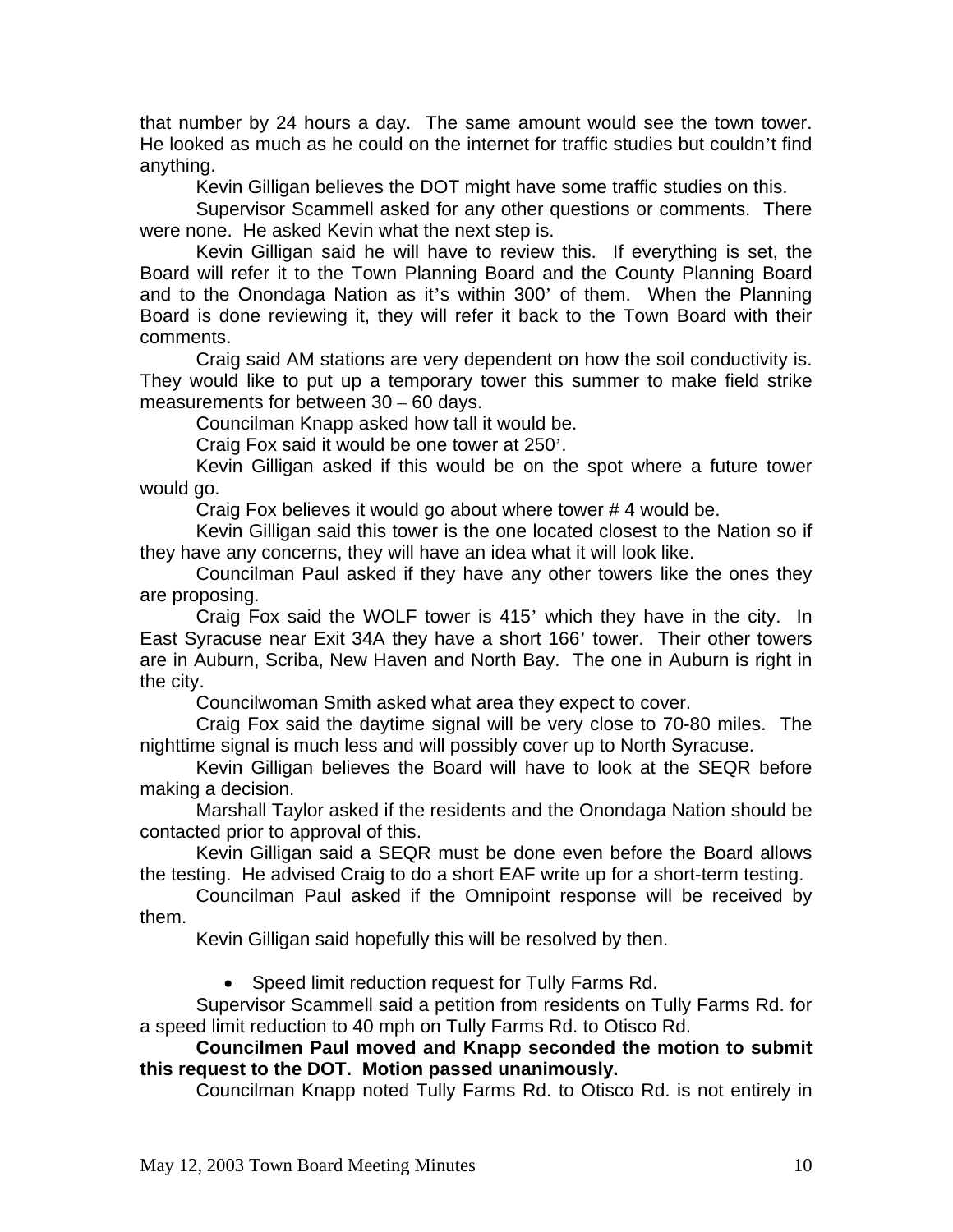the Town of LaFayette.

 Supervisor Scammell asked Mary Jo to contact Lorenda Brown to let her know she must make the same request to the other town that part of Tully Farms Rd. is in.

### **REPORTS:**

JUSTICE - Malcolm Knapp/ Maureen Perrin, Town Justices

 A written report was submitted for the month of April. \$15,917 was turned over to the town. There were 260 cases.

 TOWN CLERK – Mary Jo Kelly A written report for April was submitted.

 TOWN SUPERVISOR – Gregory Scammell, Supervisor A written report for April was submitted.

#### COMMUNICATION AND TECHNOLOGY COMMITTEE

 An email was received from Mike Forte regarding the website. Marshall Taylor said we should design our website the way we want it. Councilman Paul asked about the research on digital towpath.

 Supervisor Scammell said he would like to take the summer to look into it further. He will advise Mike that we are evaluating our website at this time.

### EMERGENCY RESPONSE

Councilman Bailey is hoping to have some defibrillators soon.

 Supervisor Scammell asked if there is still interest in reviewing the purchasing of pagers, etc. under the emergency response plan.

 Councilman Paul said if you have 2-3 guys with cell phones, that is really where the communication will be.

 Councilman Bailey said looking at a prolonged situation and if there's a state of emergency, there will be all kinds of aid coming in. The ideal suggestion would be to go out and get Nextel walkie-talkie equipment at that time rather than to have them on hand because we have to tailor our needs to the crises. If we have something in storage it might become obsolete, and could be problematic. Once the situation occurs, you can lease the communication equipment for a short-term. He doesn't think in the last couple of emergencies, communication has been a problem.

 Councilman Paul asked if there are extra radios at the LaFayette Fire Dept.

 Leon Cook said they have portable ones for the fire police and there are some portable 2-way radios.

Councilman Paul said maybe we could talk to them.

Leon thinks Councilman Bailey's idea is a good one.

 Councilman Bailey said you could talk to someone at one of these companies to see if in the event of an emergency they could provide us the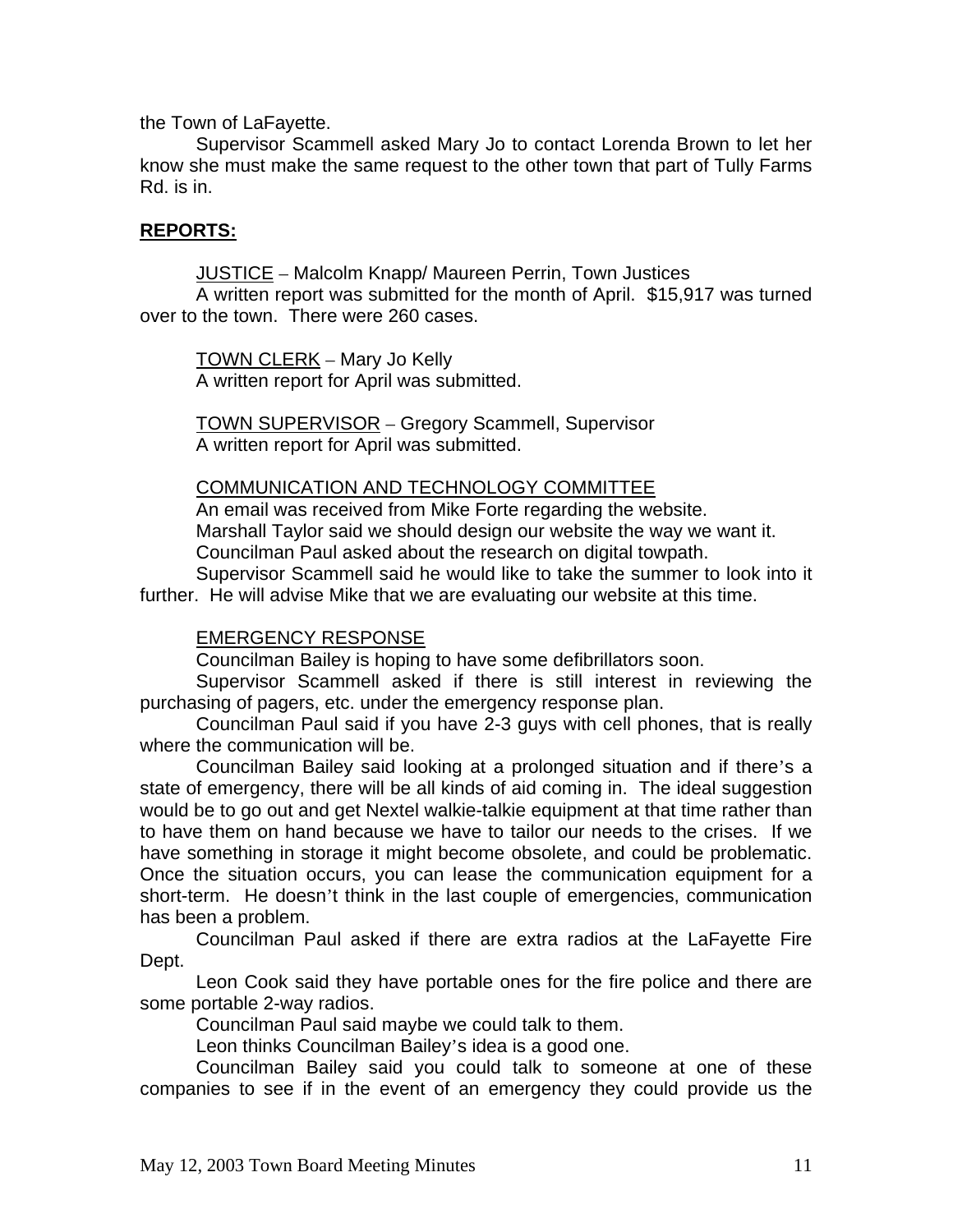equipment needed.

 Marshall Taylor said if we loose power, we would loose the radio communication.

 Councilman Bailey said whatever the disaster is, we will have to tailor around it. If the situation is that the cell phone use is out, then we go to another plan.

 Marshall Taylor said you could purchase walkie-talkies that can be used up to 7 miles in range and keep them charged in case of an emergency.

 Councilman Paul said everyone probably wouldn't be able to be contacted right away. He would recommend getting people from various areas in the town and they could report within their neighborhood in case of an emergency. It would be a phone tree type situation. If the phone lines are down, this wouldn't work.

 Marshall Taylor asked if there was an emergency, who in the town has the say?

 Mary Jo said it is set up in our Emergency Plan. The first one to be contacted is the Supervisor.

 Supervisor Scammell said it would be beneficial to know the type of radio we would require so in the event of an emergency we could immediately get what is needed. He asked about the joint meeting between the town and school Is there still an interest in this?

 Councilman Knapp said he would just like to be sure the school and town don't contradict themselves.

 Councilwoman Smith will contact the school to see if she can get a copy of their emergency plan.

### EMPLOYEE POLICIES & BENEFITS

• Update employee handbook (sick time).

**Councilman Knapp moved and Councilwoman Smith seconded the motion to adopt the following resolution:** 

 **BE IT RESOLVED: that the Town Board of the Town of LaFayette does hereby elect to provide the additional pension benefits of Section 41(j) of the Retirement and Social Security Law, as presently or hereafter amended.** 

 **BE IT FURTHER RESOLVED: that the effective date of such shall be the 31st day of May 2003.** 

### **ALLOWANCE FOR UNUSED SICK LEAVE**

 **Subdivision (j) of Section 41 of the Retirement and Social Security Law allows a participating employer to elect to provide additional service credit toward retirement for its employees who are entitled to accumulate sick leave.** 

 **This benefit applies to all tiers of membership.** 

 **The additional service credit is available only for those members who are included in a plan established by law, rule, regulation, written**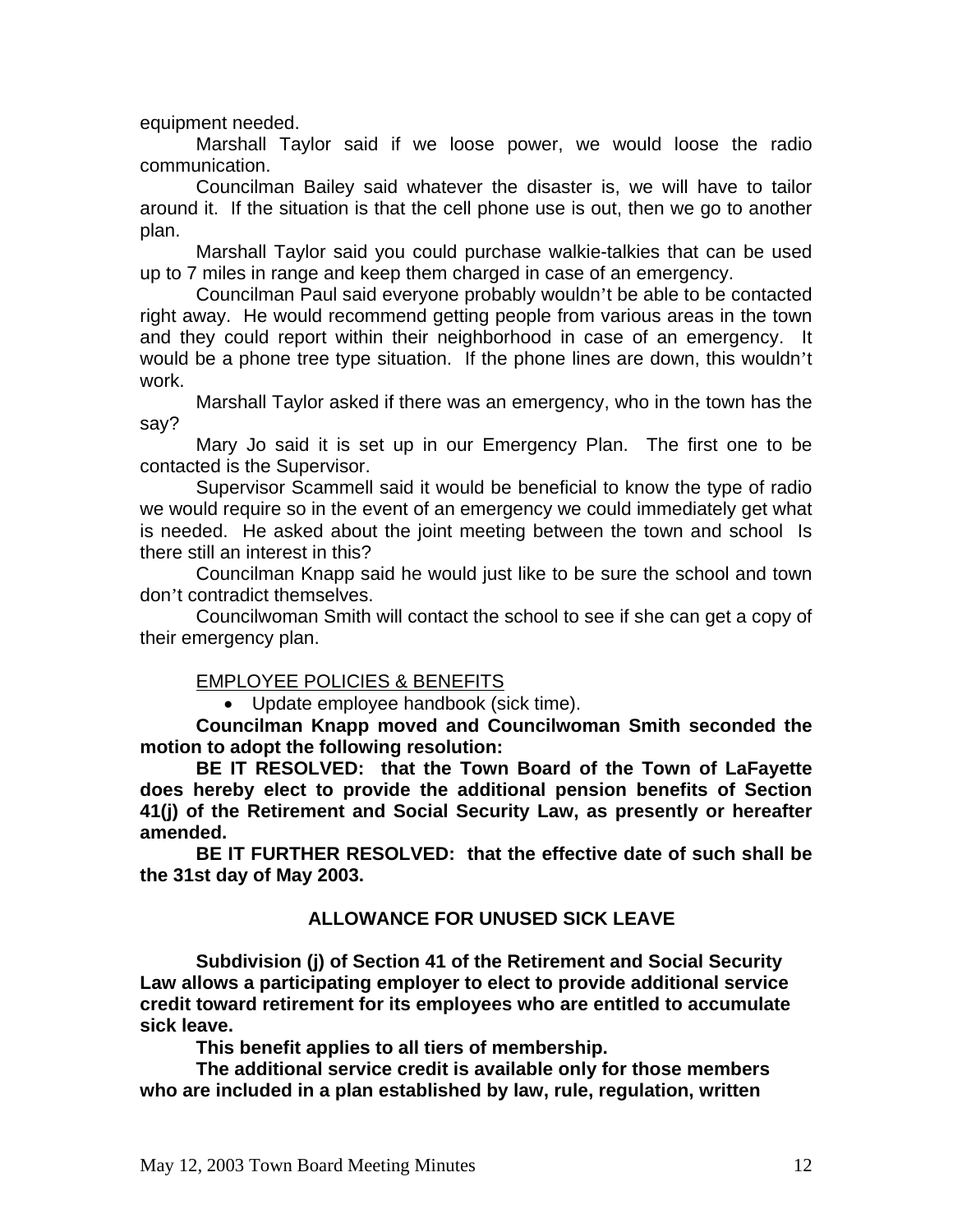**order or written policy that provides for the regular earning and accumulation of sick leave.** 

 **The maximum additional service credit allowed under subdivision (j) is one hundred sixty-five (165) days. The additional service credit is applied on a workday basis (260 days = one year).** 

 **Members who receive a cash payment based on their accumulated sick leave at retirement are not eligible for the additional service credit. Payments for unused sick leave cannot be considered in the calculation of a member's final average salary.** 

 **To provide this benefit, the employer must file a resolution with the Retirement System attesting to the election of this benefit, for its employees who are members of the Retirement System.** 

| Voting on the above resolution was as follows: |     |
|------------------------------------------------|-----|
| <b>Supervisor Scammell</b>                     | Aye |
| <b>Councilman Paul</b>                         | Aye |
| <b>Councilwoman Smith</b>                      | Aye |
| <b>Councilman Knapp</b>                        | Aye |
| <b>Councilman Bailey</b>                       | Aye |
| Motion passed unanimously.                     |     |

#### HIGHWAY COMMITTEE

Councilman Knapp asked how the cleanup days went.

 Leon Cook said it's still going on. He thinks they have 3 more loads of stuff that must go to the county. They have a big pile of metal they must get hauled away. He has a truck with an oil seal leak. The machine they load the stuff with has one air compressor not working. The loader had a problem at the end of the day Saturday. A leg from a table went through one of the tires so he had to have a new tire put on.

 Councilman Knapp asked how much stuff was brought over compared to last year.

 Leon Cook thinks we have more than last year. He will give a full report at the next meeting.

Mary Jo said Cliff Parker dropped off \$997.00 collected for tires.

 Councilman Paul asked how we check to make sure the people using the dump are from LaFayette.

 Leon Cook said they make sure they either show their drivers license or deed. Cliff checks anyone he doesn't know. There are people that don't live in LaFayette that have a LaFayette address so Cliff has to ask them exactly where they live.

Councilman Knapp asked how the brush was coming.

 Leon Cook said they will have a lot of brush to do when they are done with the cleanup. They have covered most all the roads 3 times already. The ice storm is what caused a lot of the brush pickup this year.

 Councilman Paul asked how he made out with Rainer Brocke and the watering of the planters.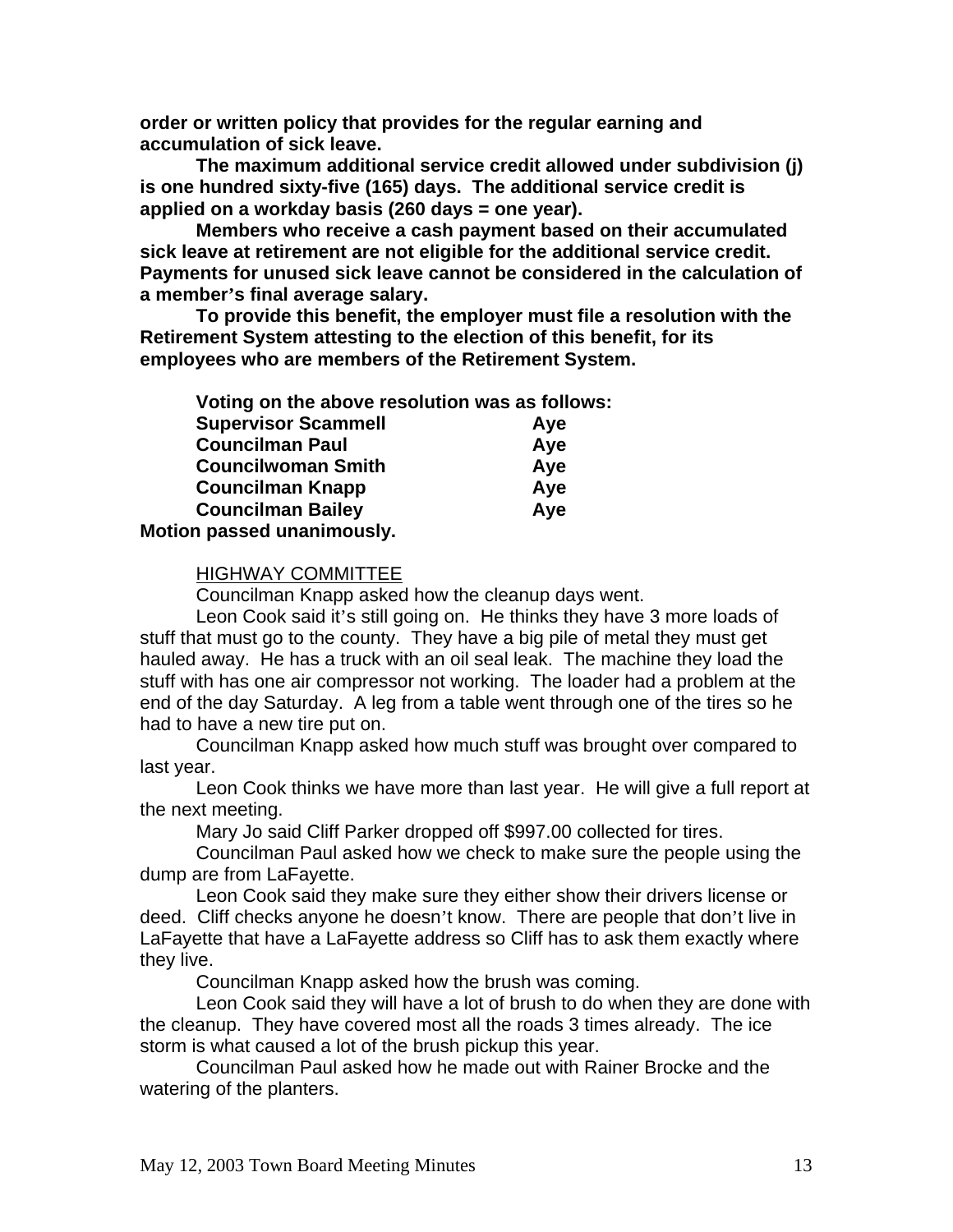Leon Cook said he ordered a 26 gallon tank from Northern Equipment. This tank has a 12 volt pump on it with 12'-14' of hose and a nozzle. He put a bracket on the mower and before his man mows in the morning, he will water the flower boxes. There are 27 boxes and it takes less than 1 gallon per box so he should have enough.

#### SOTS & OCCRA LIAISON

 Councilman Knapp said nothing has to be done with the local law on this at this time. Trash pickup seems to be going pretty smoothly.

#### PHYSICAL PLANT

• Roof/ceiling leaks

 Supervisor Scammell said Scott indicated there might be a slight shifting in the flooring of the library. It looks like the floor may have sunk a little. It goes back from the front of the building and stops right below where the leakage is. He doesn't know if it's been like this for 3 years or not.

 Councilman Paul recommended calling Bruce Bear who is a mason and lives on Apulia Road to look at it. He will contact Bruce.

 Supervisor Scammell believes we should check into it. Scott wondered if this could be what's causing the leaking. We are still looking at the side roof at the Community Center.

 Councilman Knapp said Dale Walburger hasn't given him an estimate yet. He talked with Fred Groth about whether we will replace the siding on the back of the building and the cost of aluminum or vinyl siding.

• Community Center Cleanup

 Leon Cook said they picked up everything they were supposed to. Councilwoman Smith said anything left goes in Regina's office.

• Recreation Director relocation.

 Councilwoman Smith said Regina is still waiting for her desk. She just has to coordinate a time to get it.

• Bison/B&H A/C Contract.

Supervisor Scammell noted it's \$560 a year paid quarterly.

**Councilmen Knapp moved and Bailey seconded the motion to renew the contract with Bison Heating in the amount of \$560 a year. Motion passed unanimously.**

#### RECREATION AND YOUTH

Councilman Knapp said the Optimist Fishing Derby was held this past weekend. At the end they had a little dedication ceremony for the flag pole. They have a flag that flew over the capital. Dale Sweetland came and spoke. There was a gathering at the pavilion in the afternoon to celebrate 100 years of lacrosse. Both events went very well.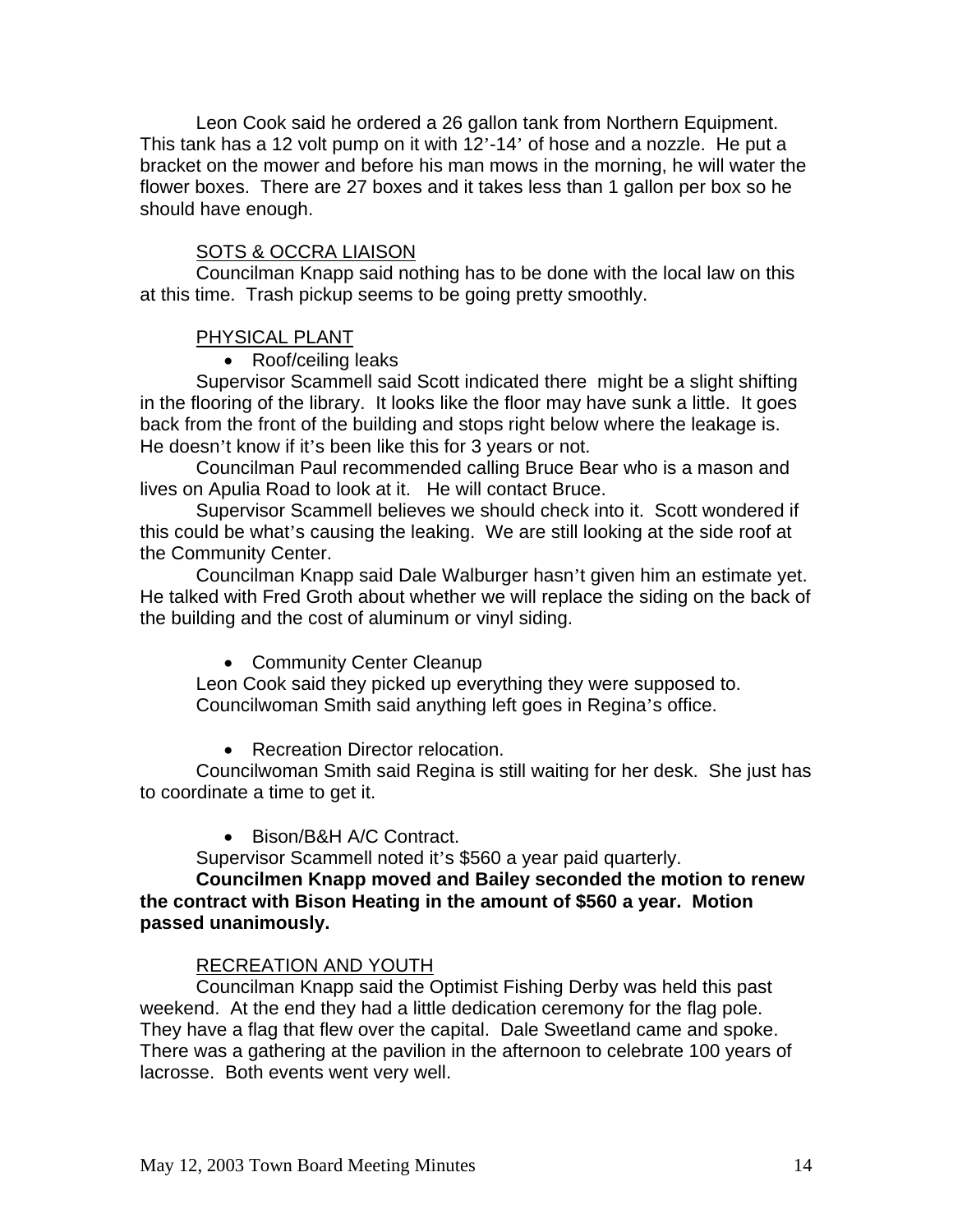### **SAFETY**

 Leon Cook said he and Regina took water tests and samples of all the wells in LaFayette except for the Beach. When the water is turned on over there they will do that one. They should get the results back in 1 week. They have a safety meeting tomorrow night.

 Councilwoman Smith said the ropes course was inspected on Saturday from top to bottom and everything passed. She asked if the Town Board would approve Brian Kenealy as another one of the facilitators. He's very knowledgeable and has about 10 years experience with rope courses.

 Kevin Gilligan suggested he give a resume to the Town Board showing his experience, etc. and the Board can have everything ready by then.

Councilwoman Smith said that sounded good.

### SENIOR TRANSPORTATION & HOUSING

• FISH

 Supervisor Scammell said this is up and going and can be removed from the agenda.

• LCSD transportation for seniors for groceries, etc.

This can also be removed from the agenda.

### SERVICE AWARDS

 Councilman Paul said from the information they received it looks like they have lost \$56,000 in March and \$52,000 in April.

Supervisor Scammell said they paid out about \$7,000.

# **LITIGATION AND OTHER LEGAL MATTERS**

### WATSON V. TOWN OF LAFAYETTE

This will be discussed in Executive Session.

# GROTH ROAD COMMUNICATIONS TOWER – AT & T

 Kevin Gilligan reviewed the lease agreement for AT & T to co-locate on the town tower. They will pay approximately \$21,000 a year.

### **Councilmen Knapp moved and Paul seconded the motion**

 **WHEREAS, no other agency has the legal authority or jurisdiction to approve or directly undertake the adoption of this resolution in the Town of LaFayette, such that there are no other involved agencies within the meaning of the New York State Environmental Quality Review Act (SEQR) with respect to the proposed adoption of said resolution, with the result that the Town Board shall act as lead agency in this matter.** 

# **NOW, THEREFORE, it is**

 **RESOLVED AND DETERMINED, that the Town proposed action is an unlisted action for purposes of environmental review (SEQR); and it is further**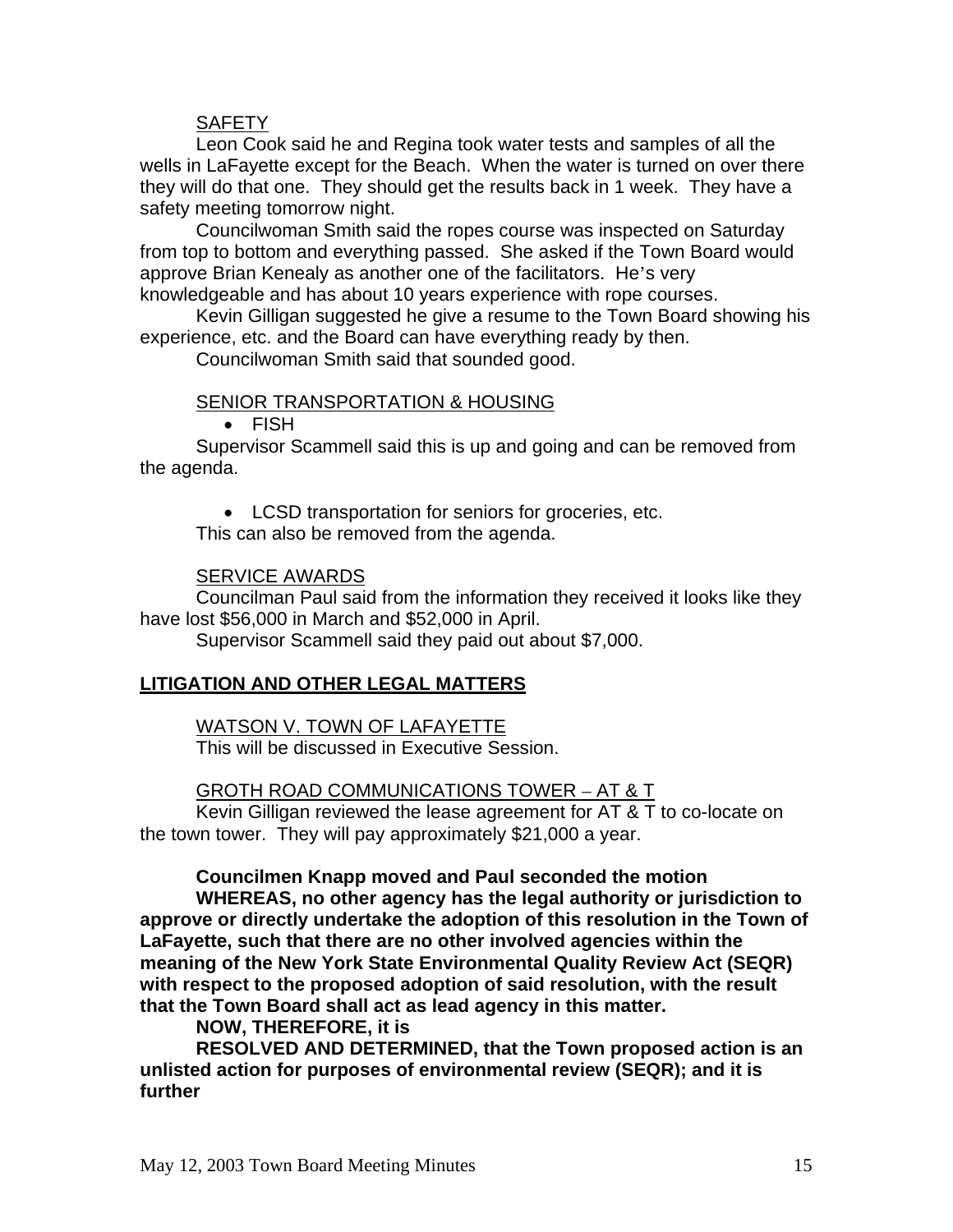**RESOLVED AND DETERMINED for purposes of SEQR this is a negative declaration as this is an addition to an existing tower. Motion passed unanimously.** 

# **TOWN BOARD RESOLUTION**

# **TOWN OF LAFAYETTE SUBJECT TO PERMISSIVE REFERENDUM**

# **MAY 12, 2003**

**The following resolution was offered by Councilman Knapp, seconded by Councilman Paul.** 

**WHEREAS, the Town of LaFayette has been approached by Cellular Telephone Company, a New York Partnership d/b/a AT&T Wireless, with offices at 15 East Midland Avenue, Paramus, NJ 07652 with a request that the Town of LaFayette lease space on its Groth Road communications tower, together with ground space adjacent thereto for the installation of an equipment shed and equipment and access thereto, to AT&T for the purpose of AT&T using the Groth Road tower site in connection with AT&T**=**s commercial mobile wireless communication service; and** 

**WHEREAS, the Town Board and AT&T have reached a tentative lease agreement for said space on and near the Groth Road Tower that will suit the needs of AT&T; and** 

**WHEREAS, the aforesaid space on and near the tower is excess space and is not needed by the Town for its own purposes and is surplus and available for this proposed purpose; and** 

**WHEREAS, the Town could derive substantial long term financial return for AT&T**=**s use of the aforementioned space, all to the benefit of the Town**=**s taxpayers; and** 

**WHEREAS, pursuant to Section 64-2 of the New York Town Law, such a lease agreement may be entered into by the Town, subject to a permissive referendum.** 

**NOW, THEREFORE, be it** 

**RESOLVED, that the Town Board of the Town of LaFayette approves a lease between the Town and AT&T, for space on and near the Groth Road communications tower, in substantial accordance with the attached lease agreement form that has been negotiated for this purpose and authorizes the Supervisor to execute said lease and take any and all further action needed to give full force and effect to this approval; and it is further** 

**RESOLVED, that appropriate notice of this action shall be posted and shall be published in the official Town newspaper; and it is further** 

**RESOLVED, that this action be and the same is hereby subject to a**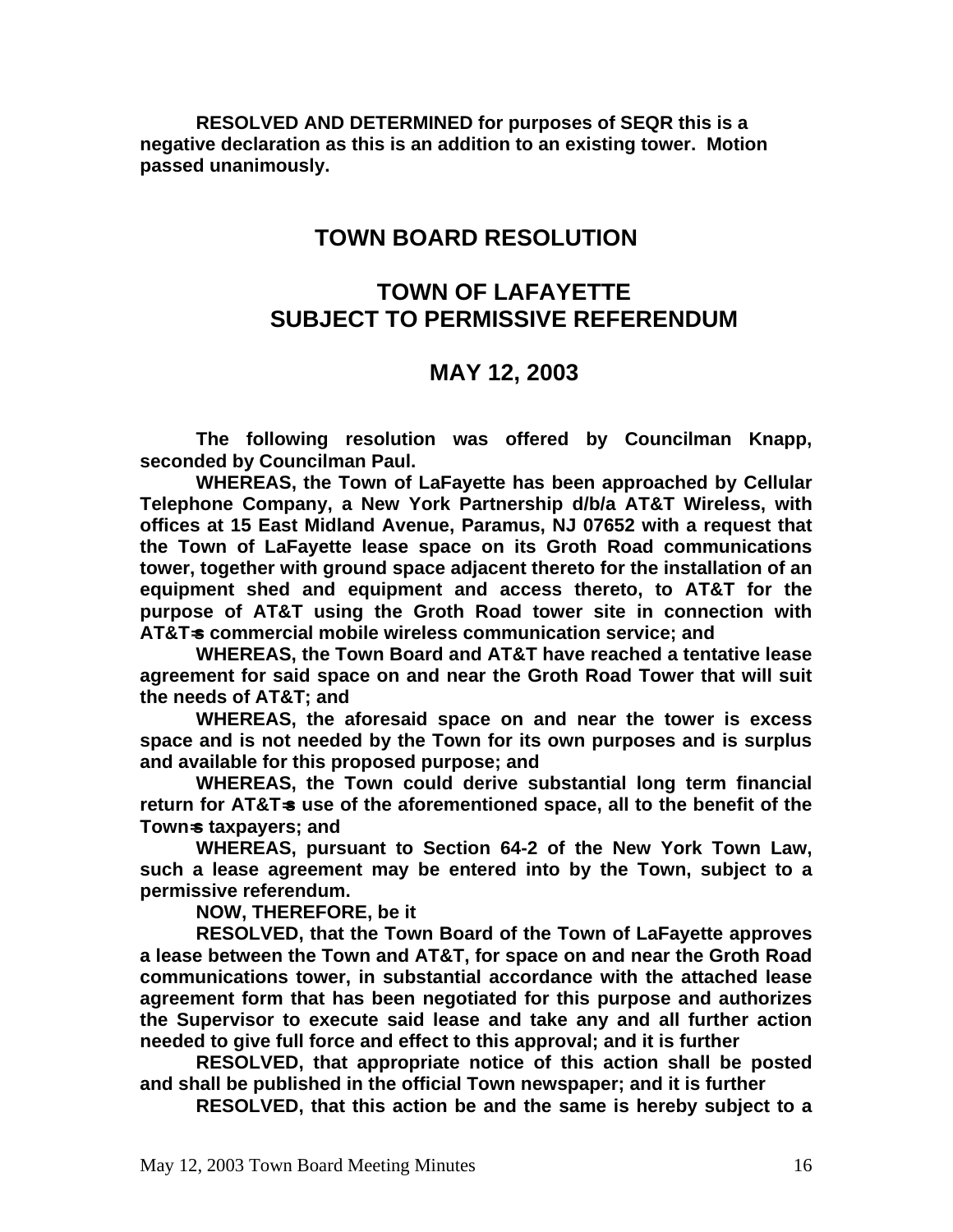**permissive referendum.** 

**The question of the foregoing Resolution was duly put to a vote and, upon roll call, the vote was as follows:** 

| David Knapp             | <b>Board Member</b> | Voted        | Yes |
|-------------------------|---------------------|--------------|-----|
| <b>Sandra Smith</b>     | <b>Board Member</b> | <b>Voted</b> | Yes |
| <b>Thomas Bailey</b>    | <b>Board Member</b> | <b>Voted</b> | Yes |
| <b>Norman F. Paul</b>   | <b>Board Member</b> | <b>Voted</b> | Yes |
| <b>Gregory Scammell</b> | <b>Supervisor</b>   | <b>Voted</b> | Yes |

**The foregoing Resolution was thereupon declared duly adopted.** 

### **DATED: May 12, 2003.**

### LAFAYETTE CENTRAL SCHOOL DISTRICT DRAINAGE

 Supervisor Scammell advised he received a letter from the school stating they have rejected this so no improvements will be done.

### **UNFINISHED BUSINESS AND ACTIVE PROJECTS**

# LOCAL LAW 5 OF 2003 – PUBLIC ASSEMBLIES

**Councilor's Knapp moved and Paul seconded the motion to adopt the following Local Law 5 of 2003 regarding Public Assemblies:** 

### **TOWN OF LAFAYETTE LOCAL LAW 5-2003**

 **BE IT ENACTED by the Town Board of the Town of LaFayette as follows:** 

**Section 1. Amendment**

 **Town of LaFayette Local Law No. 2 of the year 1986 entitled "Public Assemblies", as such law has been amended, is hereby further amended as follows:** 

 **So that Section 1.2 entitled "Assembly of Persons for Temporary Outdoor Entertainment" is amended to read, in its entirety, as follows:** 

# **"Section 1.2. Assembly of Persons for Temporary Outdoor Entertainment**

 **This local law shall regulate the assembly of persons at temporary**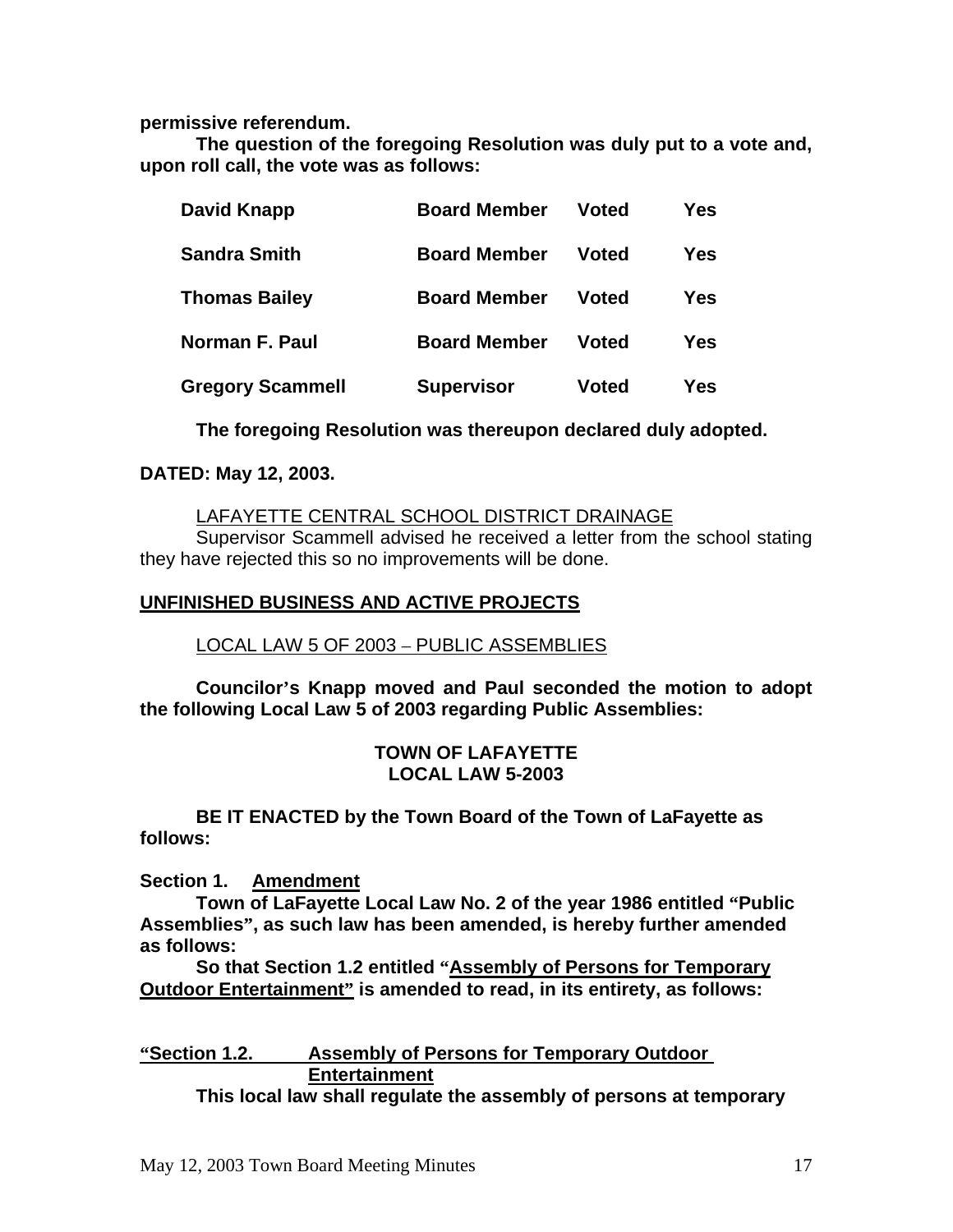**outdoor public gatherings for the furnishing of entertainment or the amplification of music through electronic means whether recorded or live where two hundred fifty (250) or more persons are expected to congregate."**

**And so that subsection A of Section 3.1 entitled "Penalties" is amended to read, in its entirety, as follows:** 

### **"Section 3.1 Penalties**

**A. Any person who shall use, allow, let or permit to be used property for the assembly of persons in excess of two hundred fifty (250) for temporary outdoor entertainment or any person who shall cause the gathering, collecting or congregating of persons in excess of two hundred fifty (250) in public places for temporary outdoor entertainment without having a written permit in accordance with the provisions of this local law or any permittee who shall violate any of the terms or conditions of a permit issued pursuant to this local law shall be guilty of a violation of this local law."**

### **Section 2. Effective Date**

 **This Local Law shall take effect immediately upon its filing with the New York Secretary of State.** 

| Voting on the above was as follows: |     |
|-------------------------------------|-----|
| <b>Supervisor Scammell</b>          | Aye |
| <b>Councilman Paul</b>              | Aye |
| <b>Councilwoman Smith</b>           | Aye |
| <b>Councilman Knapp</b>             | Aye |
| <b>Councilman Bailey</b>            | Aye |
| Motion passed unanimously.          |     |

### TOWN HOLIDAY LIGHTING

 Councilman Knapp said he is waiting for Dr. MacDaniel to decide which poles he would like to use.

### DELL BUSH STREAM NAMING

 Councilman Knapp said he discussed this with Roy Dodge and Roy cannot find any information that this has ever been called by anything other than a creek.

 Supervisor Scammell said he believes Anne Smith is moving forward with this.

### **NEW BUSINESS**

Kevin Gilligan noted the Board received a copy of a letter from Ralph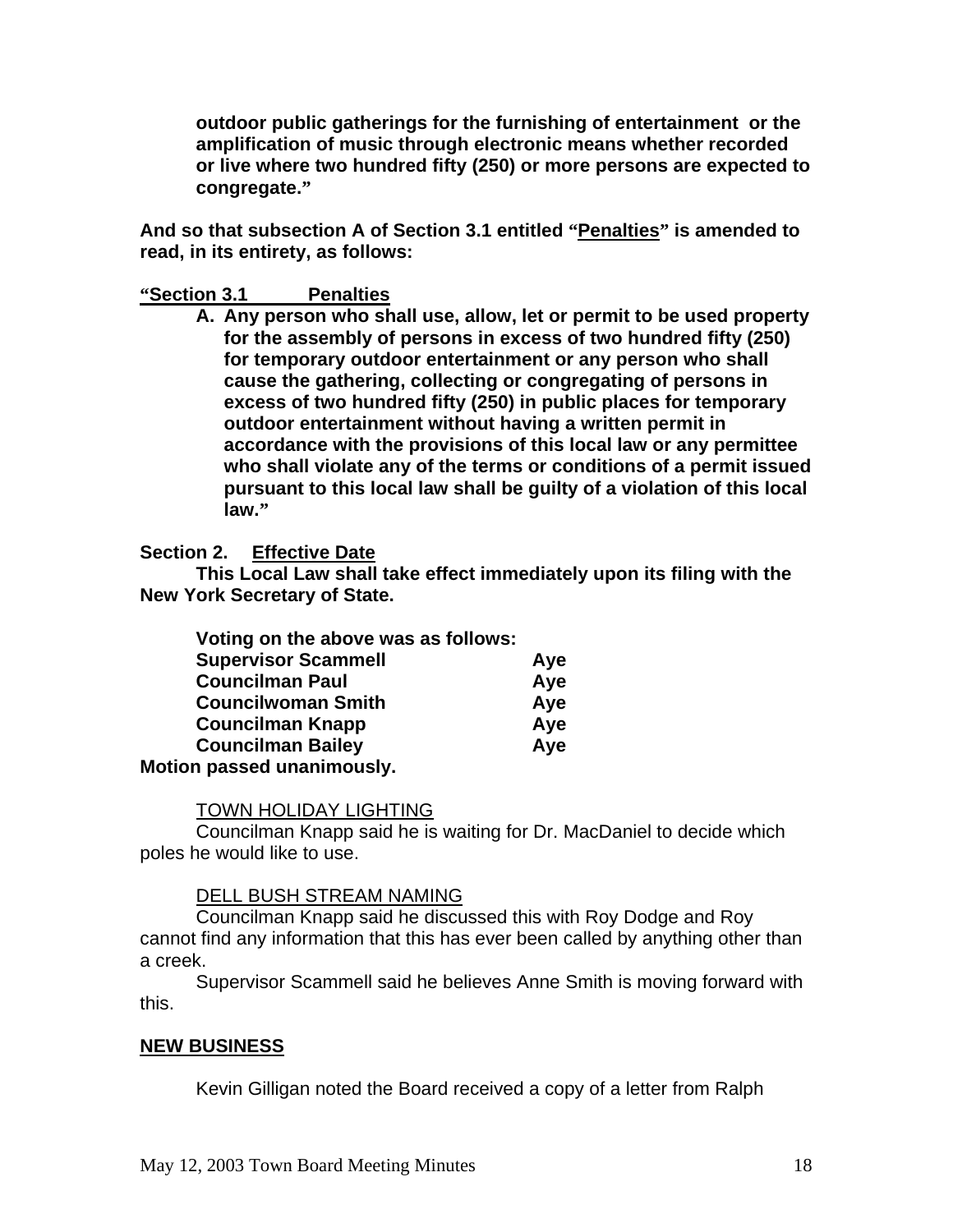Lamson regarding the Muraco building. We were contacted by Mr. Muraco last week regarding the demolition order we filed. They have asked if we will rescind this order. Ralph has given us his O.K. to rescind it.

**Councilmen Paul moved and Knapp seconded the motion to adopt the following resolution:** 

### **RESOLUTION May 12, 2003 TOWN OF LAFAYETTE TOWN BOARD**

**WHEREAS, by RESOLUTION/ORDER of May 10, 1999, this Board determined that the building at 5998 Route 20, located at the southeast corner of the intersection of NYS Route 20 and NYS Route 11 was unsafe and dangerous due to its condition; and** 

**WHEREAS, this Board ordered that said building be repaired or demolished within 30 days in accordance with Section 6 of Local Law 1 of 1985; and** 

**WHEREAS, this Board held a public hearing and completed procedures related to the unsafe building law regarding this structure; and** 

**WHEREAS, the Town of LaFayette, prior to May 10, 1999 ordered that the building be vacated due to its unsafe condition; and** 

**WHEREAS, at some time after May 10, 1999 the aforementioned Resolution/Order was recorded in the office of the Onondaga County Clerk in book 117 of Lis Pendens, at page 202&c; and** 

**WHEREAS, at a point in time thereafter, this property was purchased by a new owner who has been working with the Town Codes Enforcement Officer to renovate and correct the defects in the structure that have previously existed; and** 

**WHEREAS, this Board is convinced that the Resolution/Order to Repair or Demolish may now be removed, as significant steps have been taken to renovate and render this structure safe.** 

**NOW, therefore, be it** 

**RESOLVED AND DETERMINED, that the Resolution/Order of May 10, 1999 be and the same is rescinded, discharged and cancelled; and it is further** 

**RESOLVED AND DETERMINED, that the Supervisor be authorized to take whatever steps are necessary to remove and discharge this Board's prior Resolution/Order of May 10, 1999.** 

**The question of the adoption of the foregoing resolution was duly put to a vote and upon roll call, the vote was as follows:** 

| <b>Supervisor Gregory Scammell</b> | Aye |
|------------------------------------|-----|
| <b>Councilman Norman Paul</b>      | Aye |
| <b>Councilwoman Sandra Smith</b>   | Ave |
| <b>Councilman David Knapp</b>      | Aye |
| <b>Councilman Thomas Bailey</b>    | Aye |